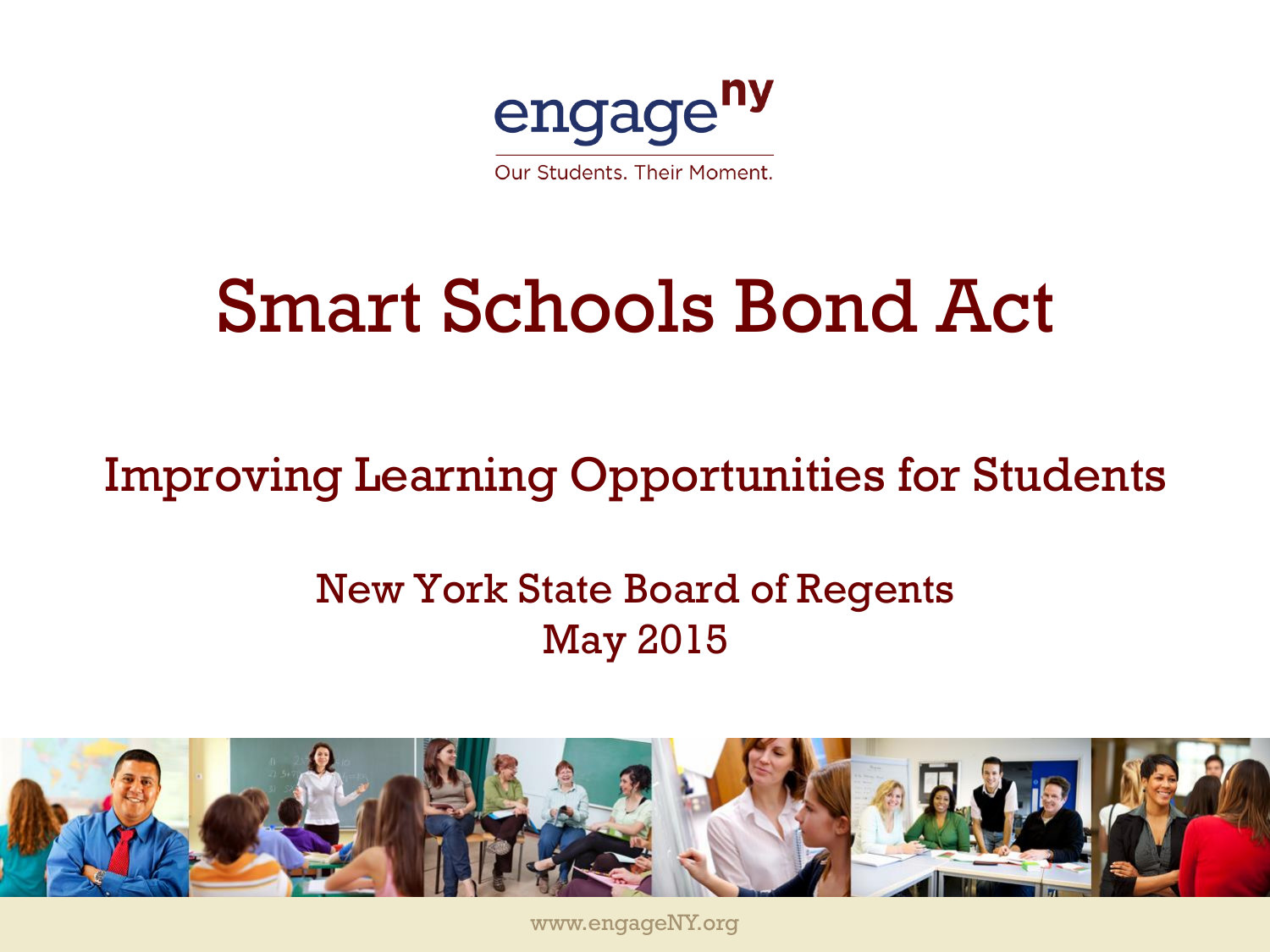## **Overview**

- The Smart Schools Bond Act of 2014 was included in the 2014-15 Enacted State Budget.
- Borrowing \$2 billion of general obligation bonds to finance improved educational technology and infrastructure to improve learning opportunities was approved by the voters in a statewide referendum held on November 4, 2014.
- The 2014-15 State Budget also provided \$5 million for state-supported schools for the blind and deaf, Special Act School Districts and private special education schools to purchase technology.
- Individual school district allocations are publicly available at [www.smartschoolsny.com](http://www.smartschoolsny.com/)
- These funds do not have an expiration date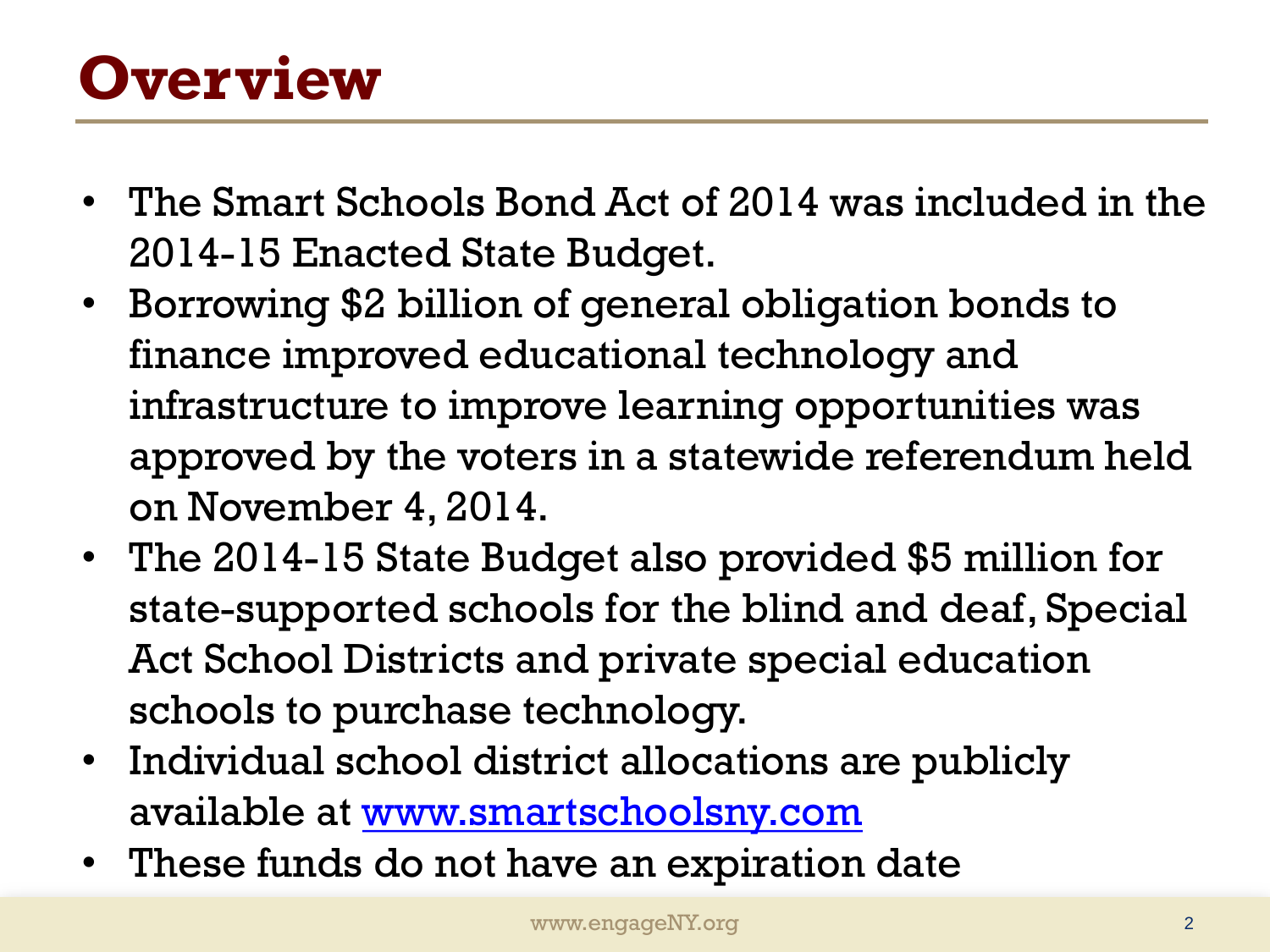Projects may include:

- 1. Instructional space for Pre-K and replacing transportable classroom units
- 2. Expansion of broadband or wireless connectivity including community connectivity projects
- 3. School safety and security technology
- 4. Classroom technology projects including acquiring learning technology hardware such as whiteboards, computer servers, computers and tablets

Note: All projects must have a period of probable usefulness in order to be bondable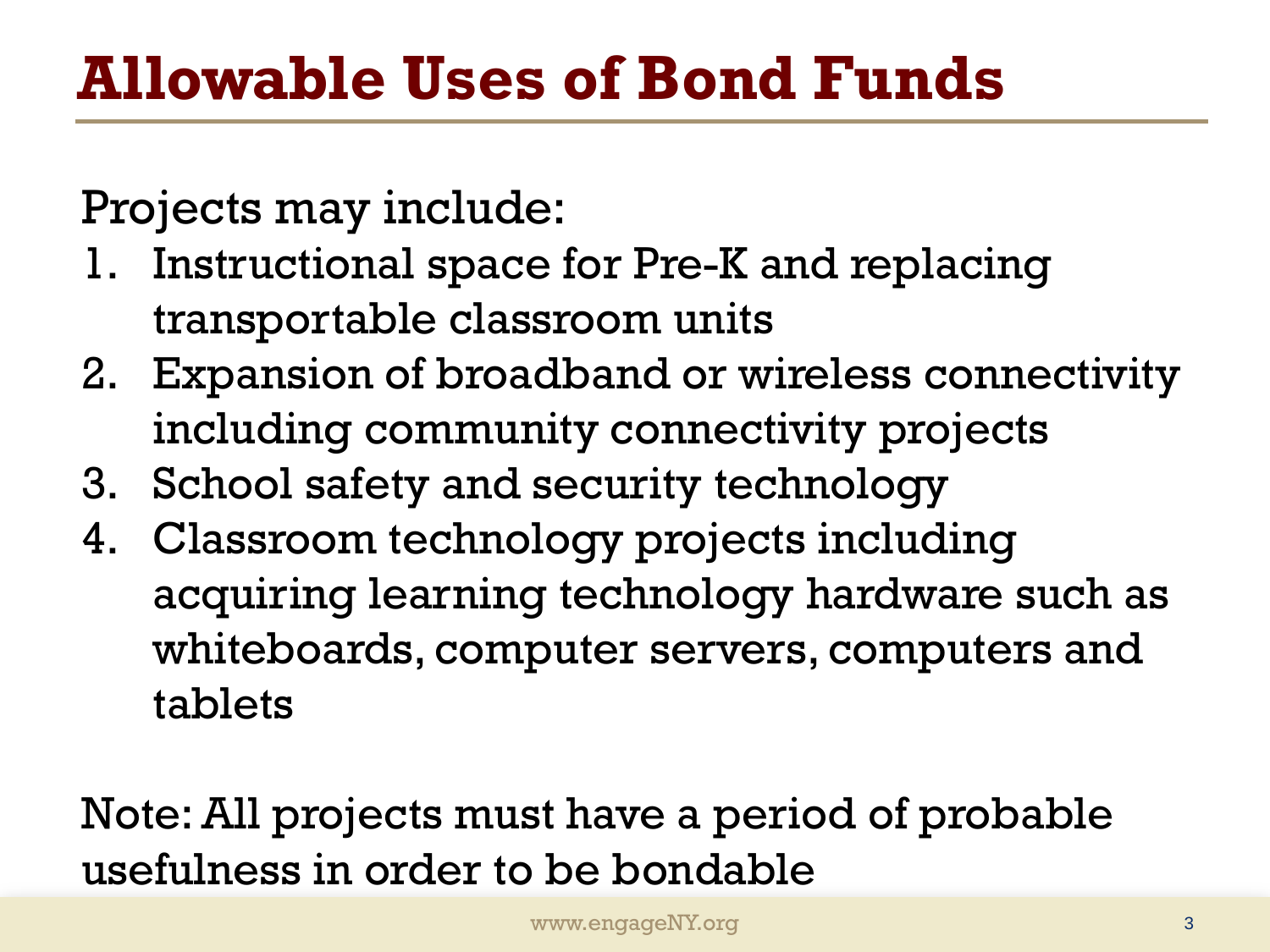## **Smart School Investment Plans**

School districts are required to:

- Develop and receive approval of a Smart Schools Investment Plan from the Smart Schools Review Board, which is comprised of the Chancellor of the State University of New York, the Director of the Budget and the Commissioner of the State Education Department.
- Consult with parents, teachers, students, community members, nonpublic schools and other stakeholders in developing their investment plan.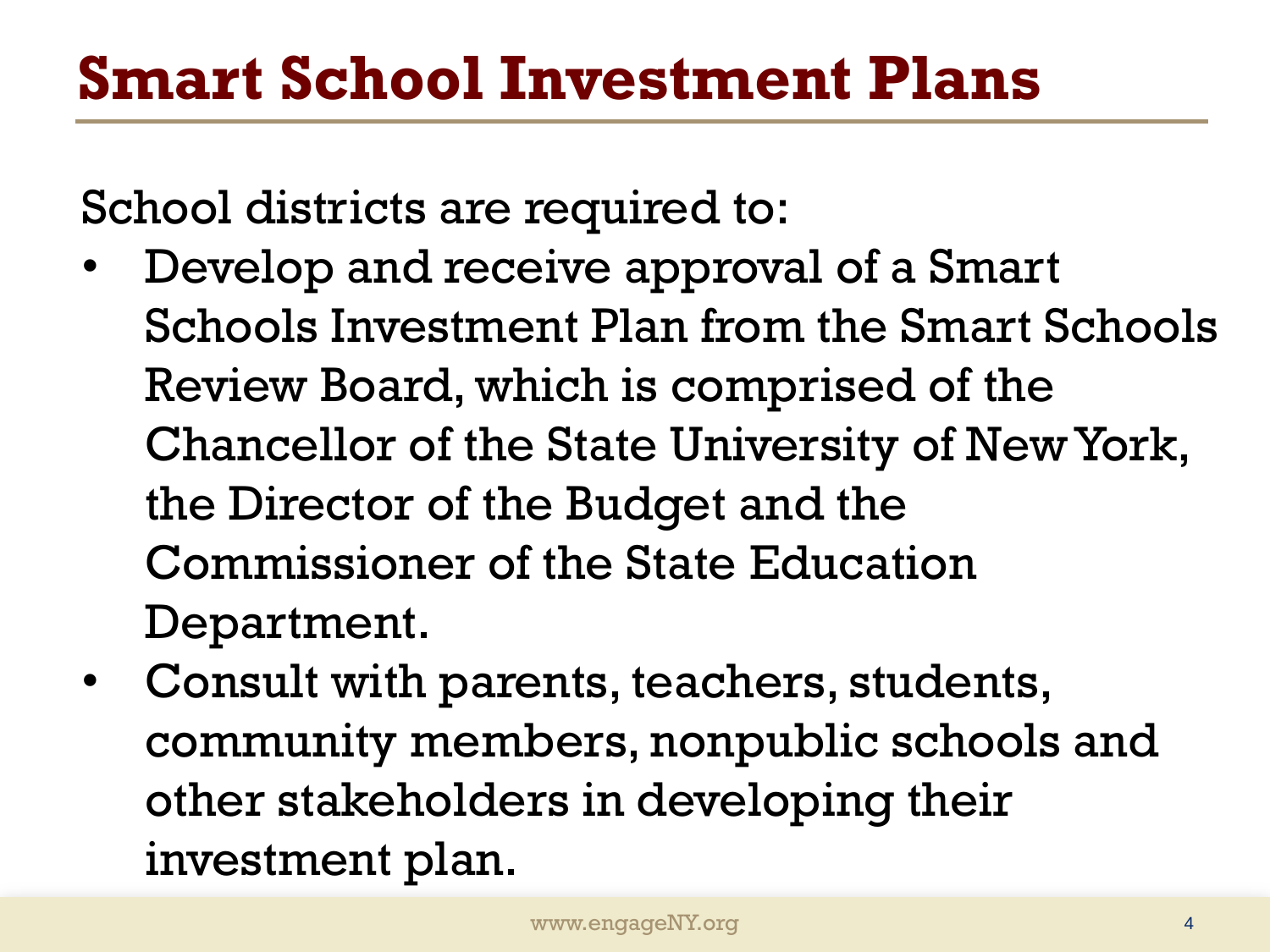## **Key Requirements**

- Link district technology plan to long-range educational plan
- Ensure there is adequate infrastructure to support technology and networked devices before using bond funds to purchase devices
- Address the needs of Students with Disabilities and English Language Learners
- Professional development for teachers and administrators (Note this is not bondable)
- Department approval of capital projects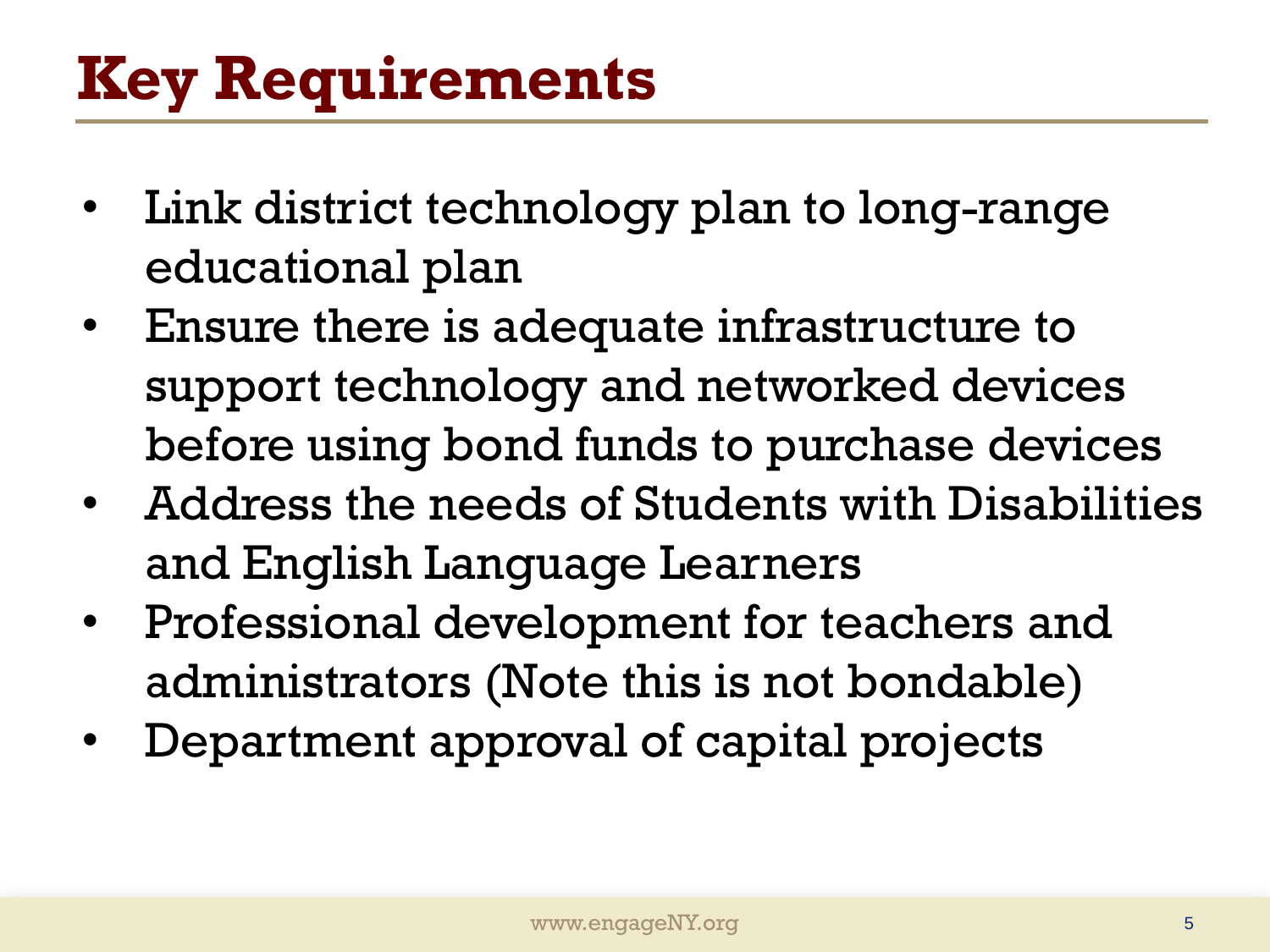## **Payment**

- Smart Schools Review Board will meet quarterly to review plans
- The State Education Department will administer the grant funds
- Once the Smart Schools Investment Plan is approved, a school district will be eligible to begin receiving grant funds to reimburse costs of the approved projects and purchases
- Payment will be authorized within 90 days of plan approval in most cases
- Districts need not expend their entire allocation before receiving reimbursement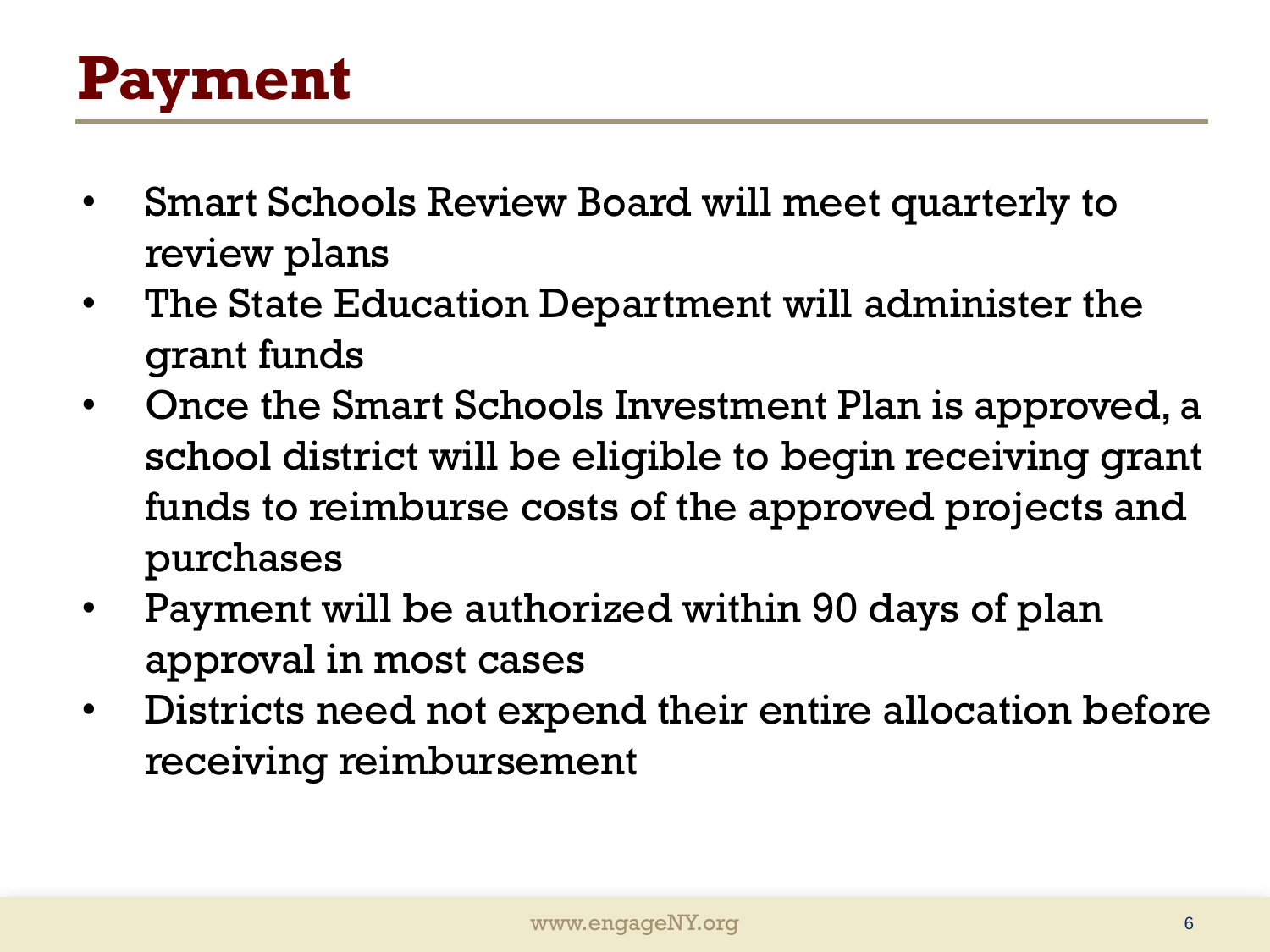### **Equitable Sharing with Nonpublic Schools**

- Any classroom technology purchased by a district with Smart Schools funding must be made available on an equitable basis, upon request, to students attending non-public schools within the same school district.
- This loan requirement is capped, in each district, at \$250 multiplied by total non-public school enrollment.
- This loan requirement does not apply to other categories of Smart Schools spending.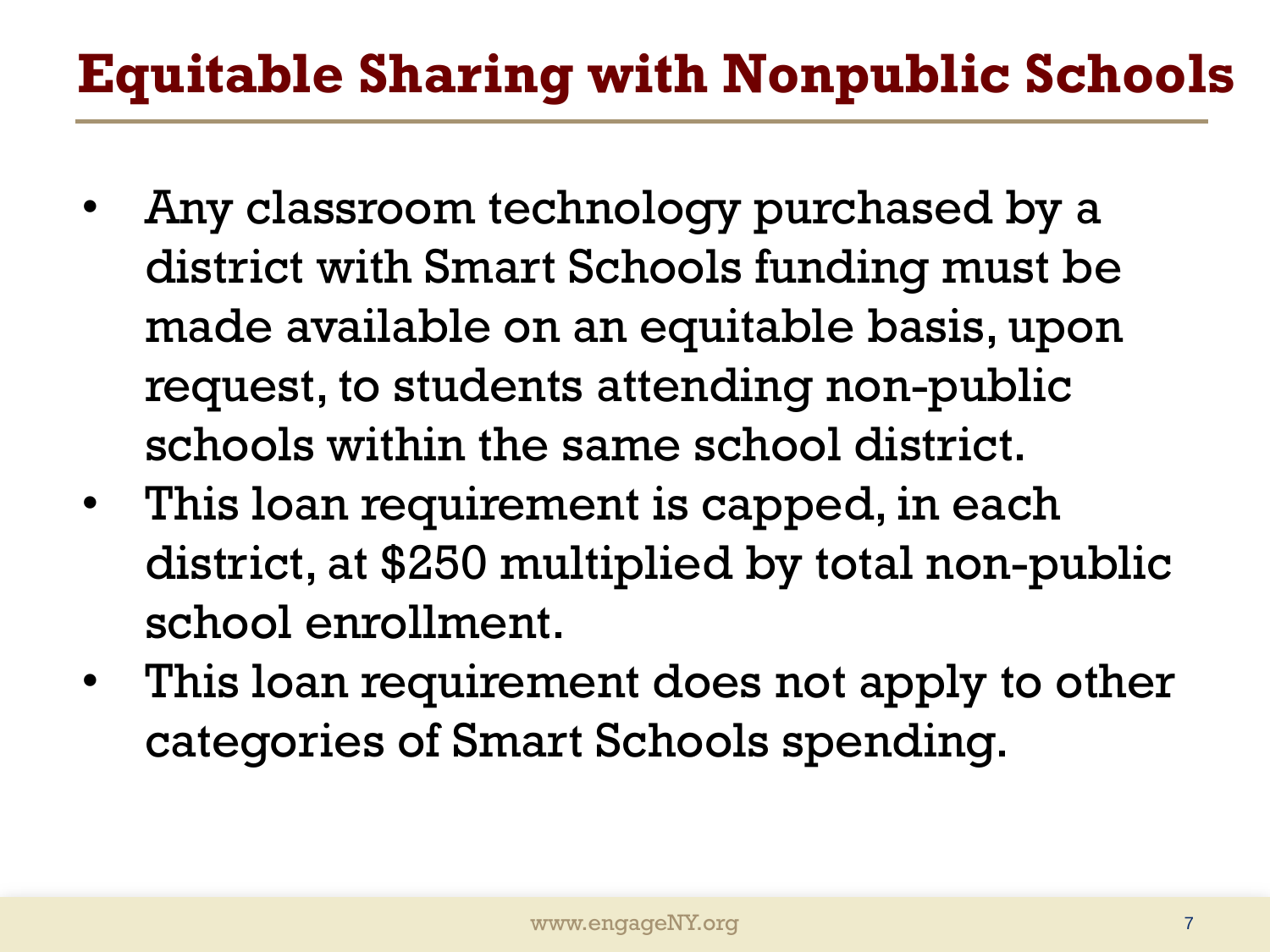## **Next Steps for School Districts**

- Review quidance developed in collaboration with SUNY, Governor's Office and the Division of Budget is posted on the Department web site at: [http://www.p12.nysed.gov/mgtserv/smart\\_schools/](http://www.p12.nysed.gov/mgtserv/smart_schools/)
- Districts review the template for Smart School Investment Plans to prepare for future electronic submission via the Department's business portal (Portal opens on or before June 15)
- Allow adequate time to consult with stakeholders and plan for the best use of the funds – where are the district's greatest needs
- Consider how to best leverage bond act funds
- Are you funding a sustainable improvement?